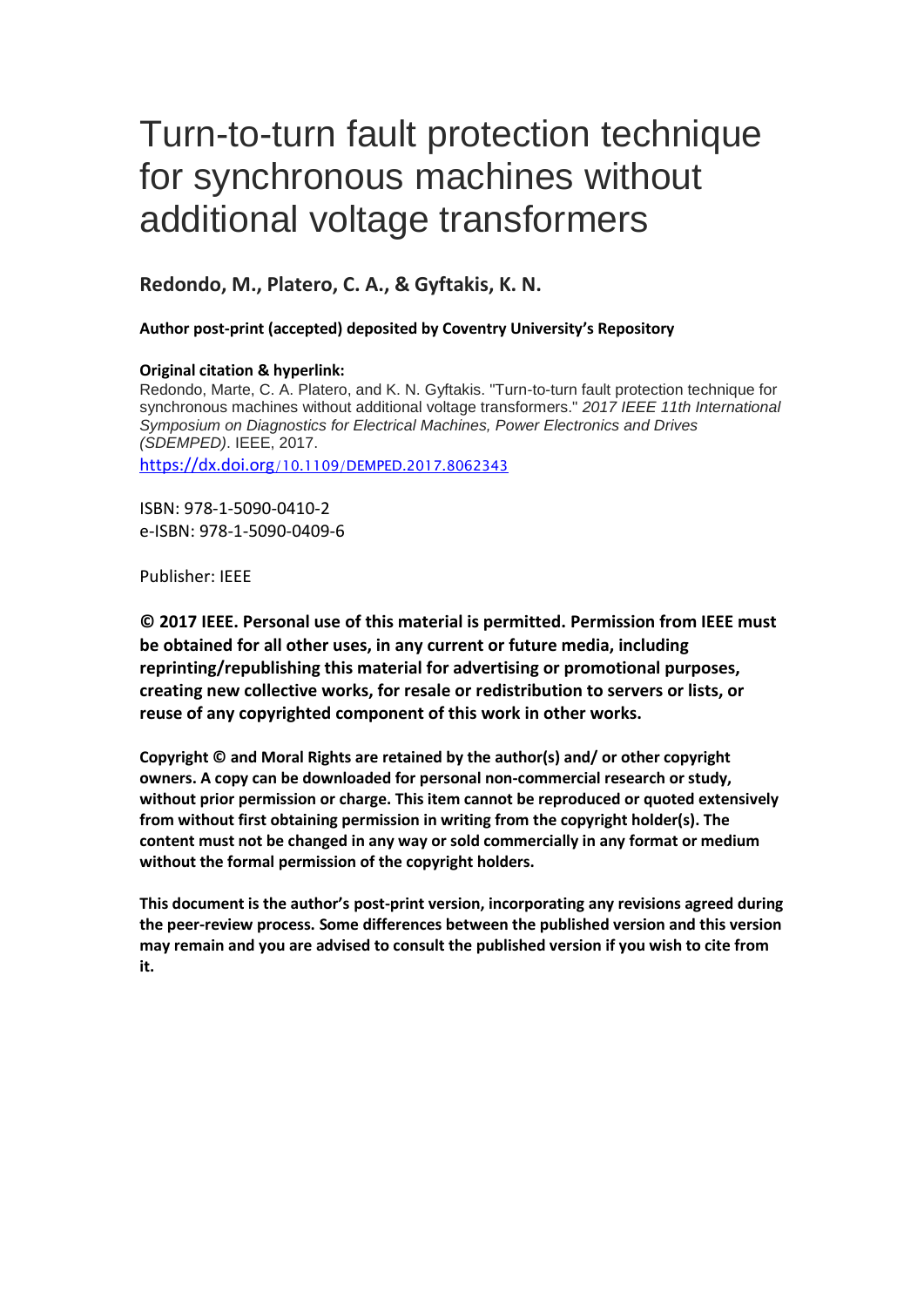## Turn-to-turn fault protection technique for synchronous machines without additional voltage transformers

M. Redondo & C.A. Platero Universidad Politécnica de Madrid UPM-ETS Ingenieros Industriales Madrid, Spain carlosantonio.platero@upm.es

*Abstract***—This paper presents a novel protection technique for the detection of inter-turn faults in synchronous machines. It is based on the calculation of voltage in the stator windings from the usual phases and neutral voltage, typically available in all generator protection relays. The existing turn-to-turn protection mechanisms require additional voltage transformers. The main contribution of this technique is that it can be implemented without using any additional voltage transformers. This technique has been successfully tested in a special synchronous machine with taps in the stator windings, where turn-to-turn faults have been created.** 

*Keywords— Power Generation Protection, Synchronous Generator, Turn-to-turn Fault,* 

### I. INTRODUCTION

Synchronous machines are extremely important devices in power systems. Following the earth fault, the turn-to-turn fault, also known as inter-turn fault, is one of the most common internal faults in electrical generators. The turn-toturn fault is a short circuit between some turns of the same phase of a stator winding. The fault occurs due to eventual insulation degradation and ageing. The rotating magnetic field induces a circulating current in the shorted turns loop and produces excessive heat, causing important damage in the machines.

The detection of inter-turn faults is a very active research topic in synchronous machines [1]-[2], in power transformers [3], in permanent magnet synchronous motors [4]-[6] in brushless dc-motors [7] and of course in asynchronous machines [8]-[10]. This interest is due to the very fast evolution of this fault from an incipient stage to a catastrophic machine breakdown.

In synchronous machines, the stator earth fault protection does not detect turn-to-turn fault, as there is not current flowing to the ground [11].

Moreover, the stator differential protection does not detect turn-to-turn faults within the same phase-winding of the generator [12]. The reason is that the current produced by the inter-turn fault flows in the close circuit loop created by the shorted turns, thus it does not create any difference between

K.N. Gyftakis Faculty of Engineering, Environment and Computing Coventry University Coventry, UK k.n.gyftakis@ieee.org

the current in the neutral and phase side of the winding, as shown in Fig. 1.

In the case of machines with two or more circuits per phase, the differential split-phase relaying scheme may be used to detect a short circuit between turns [13]. In other types of machines, it is more challenging to detect them and the stator is often left unprotected against inter-turn faults. In such cases only the earth fault may be detected.



Fig 1. Current distribution in a inter-turn fault in a synchronous machine.

## II. REVIEW OF EXISTING TURN-TO-TURN FAULT PROTECTION METHODS

Mainly, there are two methods to detect the turn-to-turn faults in synchronous machines. The first one is based on the comparison of the current in the different branches of the winding, while the other is based on the comparison of the winding voltage in the three phases, as it will be explained later in this section.

## *A. Generator differential turn-to-turn protection (Split phase)*

This technique is possible for generator cases with multiturn coils and two or more windings per phase. It is based on the current comparison of the different stator windings of the same phase, as illustrated in Fig 2.

In the case of normal operation, the currents in the different branches of the same phase should be identical. On the other hand, if a turn-to-turn fault happens then the protection will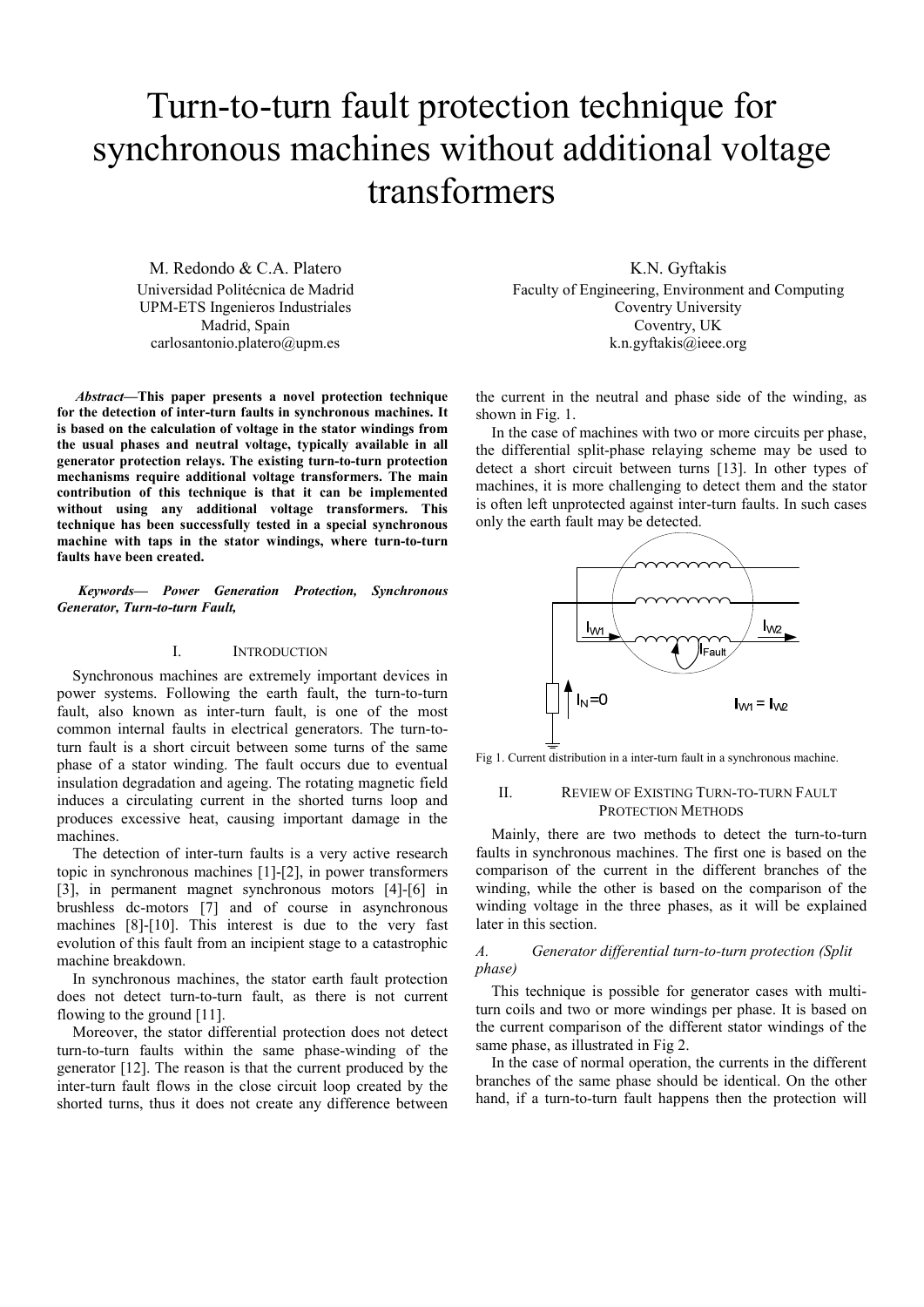defect a differential current between the windings and it will trip the generator [13].



Fig 2. Generator differential turn-to-turn protection (Split phase).

#### *B. Residual windings voltage*

This technique could be used for any type of generators with single or split phase. The inter-turn protection is provided by measuring the residual voltage of the 3 phase windings.

In the case of a healthy machine, the induced voltages in the three phases are identical. However, in the case of a turn-toturn fault in one phase, the voltage in this phase will present lower amplitude as the number of effective turns will be reduced.

The main operation principle of the turn-to-turn protection is the comparison between the voltages across the windings. For this purpose, it is normal practice to install three additional voltage transformers (VT) connected between the neutral and the phases [14]-[15], as shown in the Fig. 3.



Fig 3. Turn-to-turn protection (ANSI 59N IT) with three additional Voltage Transformers.

The primary windings of the voltage transformer measure the generator windings voltages. The secondary windings are connected in open delta, so the addition of the three windings voltages is obtained. In normal operating conditions the 1st harmonic of the resultant voltage should be null. Similarly, the

resulting sum of higher harmonics located at odd multiples (excluding the triplets) of the supply frequency should be also zero. On the other hand, the 3<sup>rd</sup> harmonic and higher triplet harmonics should be removed by the protection relay.

It is also important to point out that, the connections to the neutral point and the voltage transformer should be performed with a high voltage cable because in case of ground fault, the voltage in the generator neutral should be equal to the winding voltage.

Another possible configuration to avoid the installations of the high voltage cable and the three additional VT´s is shown in Fig 4. In this configuration it is required to install additional secondary windings in the phase to ground VT´s, and an additional secondary winding in the neutral.



Fig 4. Turn-to-turn protection (ANSI 59N IT) with four additional secondary windings.

The neutral displacement voltage should be used to make the voltage seen by the relay zero in case of ground fault. According to [14] this configuration has limited sensibility. The ratio of the neutral transformer and the phase to ground transformer should be coordinated to get the addition of the three windings voltages. It is important to avoid the saturation of the voltage transformers.

## III. THE PROPOSED TURN-TO-TURN FAULT PROTECTION **METHOD**

The main idea presented in this paper relies on a new technique for detecting the inter-turn faults, while using the usual voltage transformers installed for a multifunction protection relays, that is three voltage transformers connected between each phase and ground and the one voltage transformer between the neutral and ground. So, no additional voltage transformers are required.

This algorithm requires to measure the neutral  $(V_{NG})$  and the phase  $(V_{AG}, V_{BG}$  and  $V_{CG})$  to ground voltages. This configuration, represented in Fig 5, the required voltages are widely available at any multifunction generator protection relay.

The proposed method is described in detail below.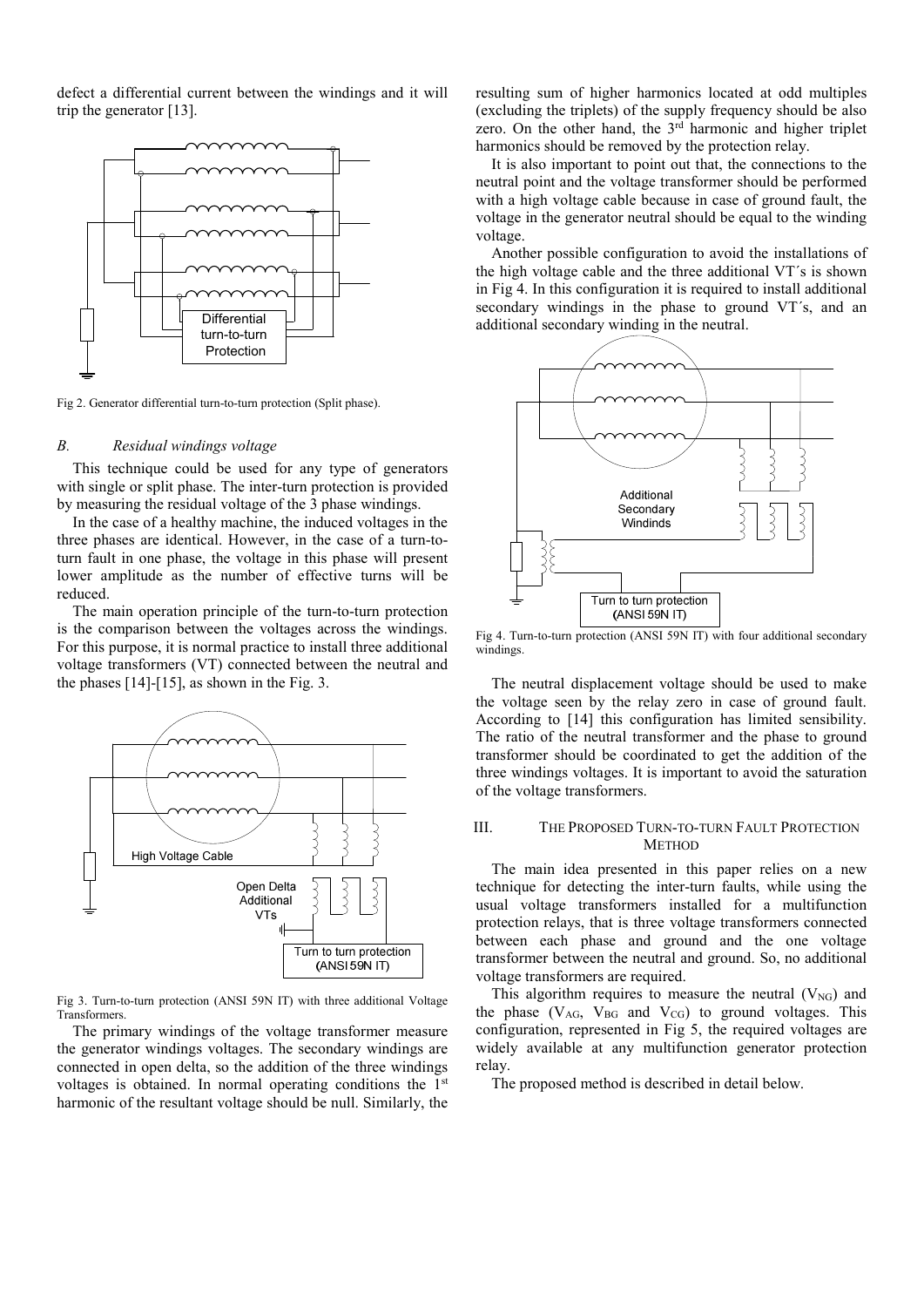## *A. Synchronous machine voltage generation*

Firstly the generator phase to neutral voltages  $(V_{AN}$ ,  $V_{BN}$ and  $V_{CN}$ ), corresponding to the winding voltages, should be calculated. This is achieved by the subtraction of the neutral to ground voltage  $(V_{NG})$  from phase to ground voltages  $(V_{AG})$  $V_{BG}$  and  $V_{CG}$ ). That is according to the expressions (1), (2) and (3) below:

$$
V_{AN} = V_{AG} - V_{NG} \tag{1}
$$

$$
V_{BN} = V_{BG} - V_{NG}
$$
\n<sup>(2)</sup>

$$
V_{CN} = V_{CG} - V_{NG}
$$
\n
$$
\tag{3}
$$



Fig 5. Terminals, windings and neutral voltages of a synchronous generator.

### *B. Fundamental voltage under normal conditions*

In normal conditions, the voltage generated by the machine at the fundamental frequency (50 or 60 Hz) is always balanced, that is, the sum of  $V_{AN}$ ,  $V_{BN}$  and  $V_{CN}$  is theoretically zero ( $3V_{0N} = 0$  in equation 4)

$$
V_{AN} + V_{BN} + V_{CN} = 3 \cdot V_{0N}
$$
 (4)

The zero sequence voltage of the windings voltages  $(3V_{0N})$ may have third order harmonic voltage, so for the purpose of this protection, only the fundamental component will be taken into account. Fig 6 shows the proposed method's strategy algorithm.



Fig.6. Proposed turn-to-turn protection strategy scheme.

## *C. Fault detection criteria*

In case of a turn-to-turn fault in one phase, the voltage along this winding decreases. Therefore the voltage  $3V_{0N}$  will be non-zero (ideally). However in practice, it will have a small value due to inherent asymmetries. So, if the voltage  $3V_{0N}$  is greater than a certain threshold value (k), it can be concluded that there is a turn-to-turn fault. This setting may be a safe percentage of the nominal voltage (i.e., 2%). This represents the same sensibility as other commercial protection relays [14]. The time delay for generator tripping should be adjustable in the real protection.

## IV. EXPERIMENTAL SETUP

The tests were performed on a salient pole 5kVA, 400V synchronous machine (Fig. 7). Detailed data on the machine and its windings are in Table I.



Fig.7. Experimental setup. (1) Synchronous machine, (2) 3 Ω limiting resistor, (3) Main transformer, (4) Asynchronous motor, (5) Frequency converter and (6) Protection relay.

| <b>TABLE I</b>                                  |          |  |  |
|-------------------------------------------------|----------|--|--|
| SYNCHRONOUS MACHINE DATA USED IN THE EXPERIMENT |          |  |  |
| Rated apparent power                            | 5 kVA    |  |  |
| Rated voltage $(\pm 5\%)$                       | 400 V    |  |  |
| Frequency                                       | 50 Hz    |  |  |
| Pole pairs                                      | 2        |  |  |
| Rated speed                                     | 1500 rpm |  |  |
| Rated Power Factor                              | 0.8      |  |  |
| Number of slots                                 | 36       |  |  |
| Turns per pole and phase                        | 63       |  |  |
| Parallel branches                               |          |  |  |

The phase C of the stator winding of this synchronous machine has been specially manufactured to allow for the testing of inter-turn faults at different winding locations (thus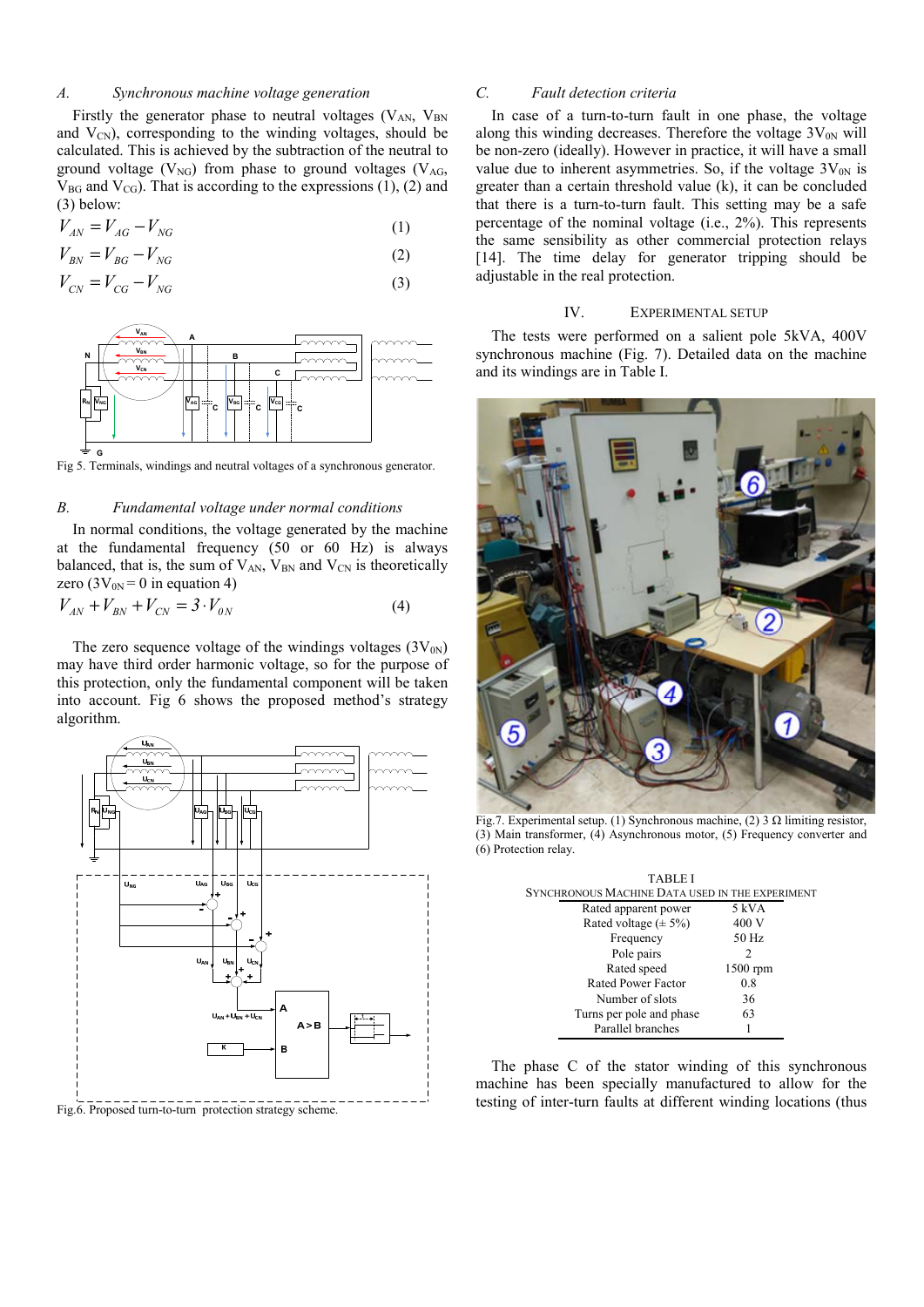altering the fault level severity), as shown in Fig. 8. The other two phases, A and B, are manufactured as in a standard machine. Six different taps are available in phase C: four taps along the stator winding phase and the two endpoints of the winding. Taps correspond to 2%, 4%, 6% and 8% of the windings turns. So, it is possible to perform inter-turn faults of 2%, 4%, 6% and 8% fault level severity.

The generator is driven by an asynchronous machine fed by a frequency converter. The main generator transformer is a 5 kVA 400/400 V and the vector group is YNd11. The generator side is delta connection, no connected to ground, and while the net side is start connection with the neutral rigid connected to ground, as in the large generation units.

The testing of the generator under the turn-to-turn faults has been performed with an additional 3Ω resistor in series with the shorted turns, to limit the short current in the fault loop up to 8 A. In this way the machine is not damaged due to excessive local overheating.



Fig 8. Internal connections of the synchronous machines of the experimental setup.

### V. EXPERIMENTAL RESULTS AND ANALYSIS

Using the experimental machine described in the previous section, various tests were performed with 2, 4, 6 and 8 % turn-to-turn fault severity levels.

All inter-turn fault tests have been executed with the  $3\Omega$ limiting in series with the faulty turns resistor, in order to keep the machine windings unharmed at no load condition and when the generator is connected to the grid.

## *A. Turn-to-turn fault at no-load operation*

Firstly, the synchronous machine has been tested at no-load. The short-circuits were performed at time 2s. The result from the application of the proposed method for a 4% turn-to-turn fault is presented in the following Fig. 9.

The voltages of the two generator phase windings are of similar amplitude. However, the voltage of the faulty phase C decreases, as expected.



Fig. 9. Winding voltages in a 4 % turn-to-turn fault at no load conditions.

The full results summarizing all tested cases are displayed in Table II.

TABLE II ZERO SEQUENCE WINDING VOLTAGE IN CASE OF TURN-TO-TURN FAULT AT NO LOAD CONDITION WITH  $3\Omega$  LIMITING RESITOR

| <b>Turn-to-Turn Fault</b> | $3V_{\varnothing N}$ [V] | $3V_{0N}$ [%] |
|---------------------------|--------------------------|---------------|
| 2.9 <sub>0</sub>          | 0.11                     | 0.05          |
| 4 %                       | 0.82                     | 0.38          |
| 6 %                       | 2.45                     | 1.14          |
| $8\frac{0}{6}$            | 4 69                     | 7 34          |

#### *B. Turn-to-turn fault under load operation*

Similar tests were performed after the synchronization of the machine to the grid. The results are different as the grid determine the voltage level. In this case, the turn-to-turn fault corresponding to 2 % could not be detected.

The total results of the tests under load are summarized in Table III and the record of the case where the fault severity level has been 6% is shown in Fig. 10.



Fig.10. Winding voltages in a 6 % turn-to-turn fault at no load conditions.

TABLE III ZERO SEQUENCE WINDING VOLTAGE IN CASE OF TURN-TO-TURN FAULT. SYNCHRONOUS MACHINE CONNECTED TO THE GRID WITH  $3\Omega$  LIMITING

RESITOR.

| <b>Turn-to-Turn Fault</b> | $3V_{\varnothing N}$ [V] | $3V_{0N}$ [%] |
|---------------------------|--------------------------|---------------|
| 2.9 <sub>0</sub>          | $\approx 0$              | $\approx 0$   |
| $4\%$                     | 0.25                     | 0 1 1         |
| 6 %                       | 0.55                     | 0.25          |
| $\frac{0}{2}$             |                          |               |